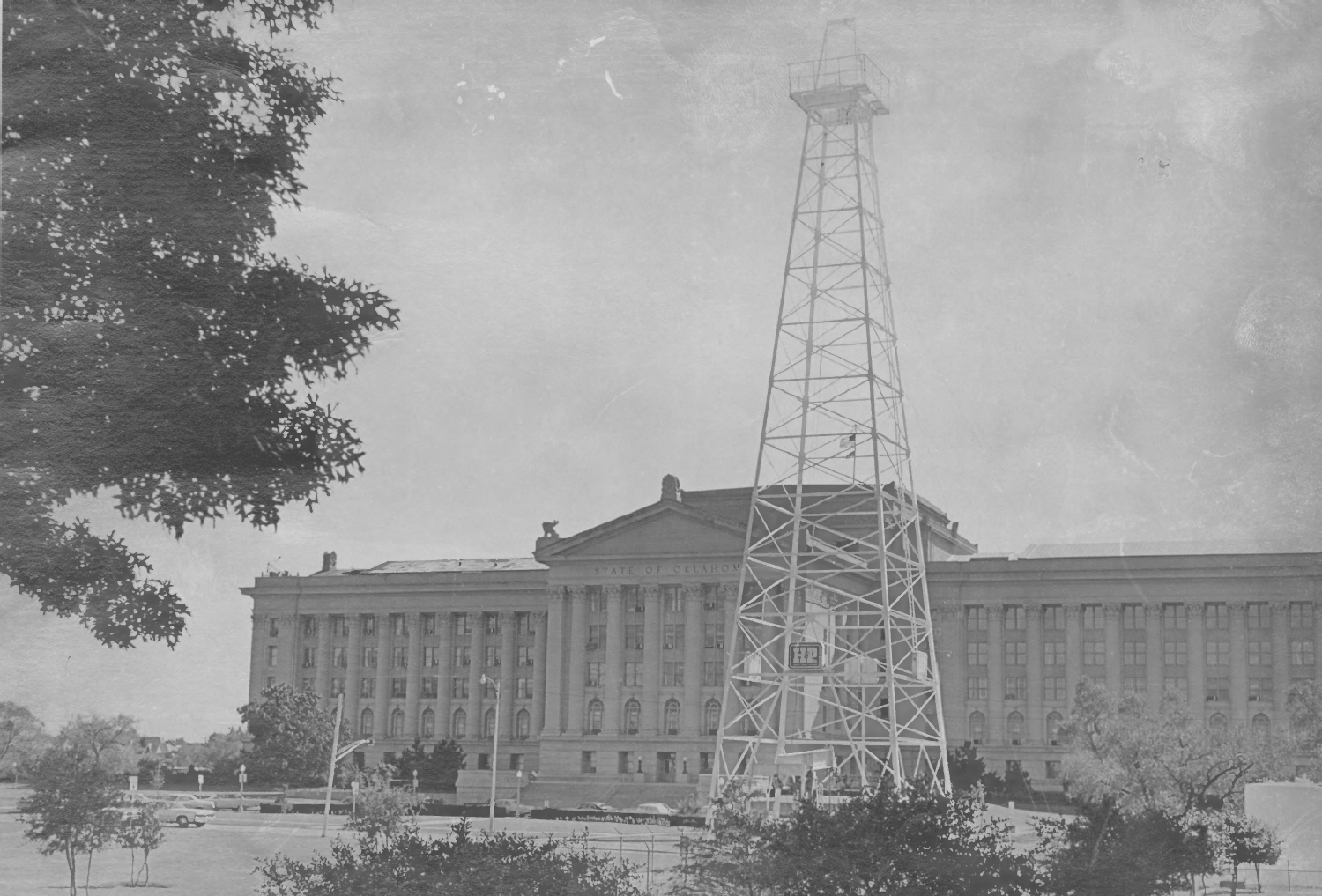**Form No. 10-301 a (Rev. 10-74)**

**UNITED STATES DEPARTMENT OF THE INTERIOR NATIONAL PARK SERVICE**

## **NATIONAL REGISTER OF HISTORIC PLACES PROPERTY PHOTOGRAPH FORM**



## SEE INSTRUCTIONS IN **HOW TO COMPLETE NATIONAL REGISTER FORMS**  TYPE ALL ENTRIES -- ENCLOSE WITH PHOTOGRAPH

| <b>NAME</b><br><b>HISTORIC</b>                                          |               |                |
|-------------------------------------------------------------------------|---------------|----------------|
| Oklahoma State Capitol<br><b>AND/OR COMMON</b>                          |               |                |
| <b>LOCATION</b>                                                         |               |                |
| <b>VICINITY OF</b><br>CITY, TOWN                                        | <b>STATE</b>  | <b>COUNTY</b>  |
| Oklahoma City                                                           | Oklahoma      | Oklahoma       |
| <b>PHOTO REFERENCE</b><br>PHOTO CREDIT                                  | DATE OF PHOTO |                |
| Oklahoma Tourism & Recreation Department<br>NEGATIVE FILED AT           | 1976          |                |
| 500 Will Rogers Building. Oklahoma City                                 |               |                |
| <b>IDENTIFICATION</b>                                                   |               |                |
| DESCRIBE VIEW, DIRECTION, ETC. IF DISTRICT, GIVE BUILDING NAME & STREET |               | 2<br>PHOTO NO. |
| Capitol from the NNW. Oklahoma's "glamour" well in foreground.          |               |                |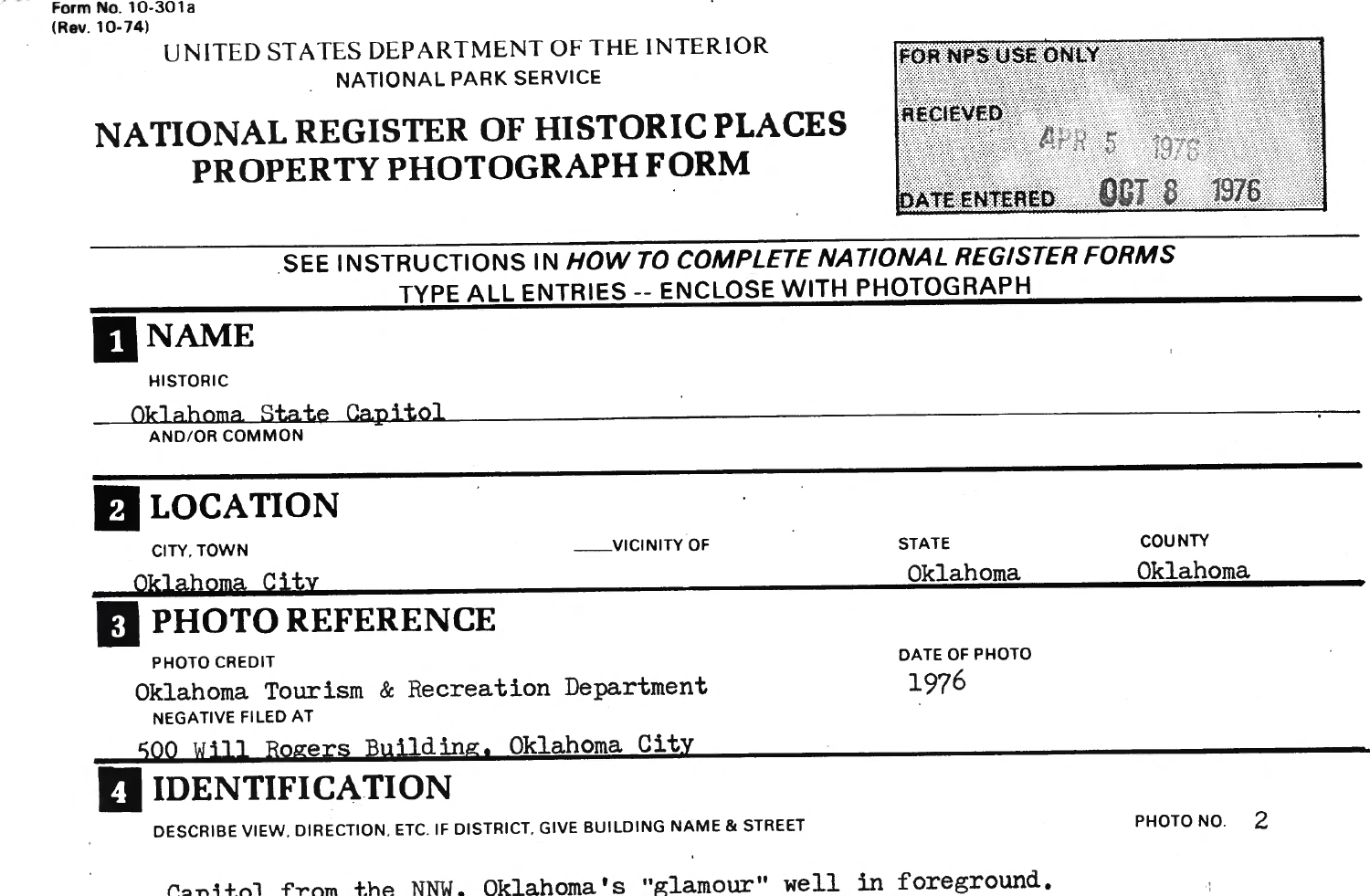